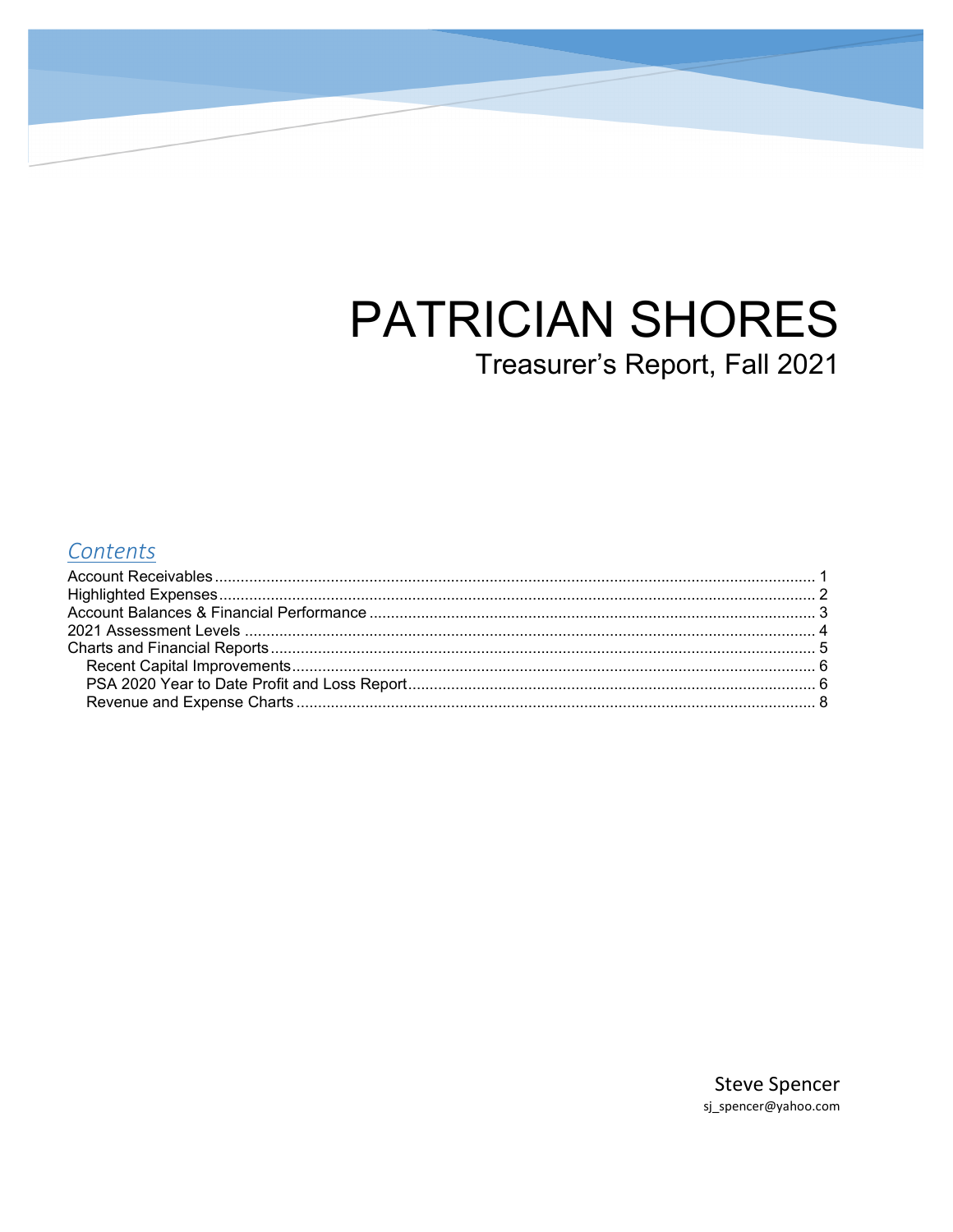Treasurer's Report – August, 2021

### <span id="page-1-0"></span>*Account Receivables*

|                               | <b>Total Assessments Collected</b> |                         |                       |                     |                             |                             |
|-------------------------------|------------------------------------|-------------------------|-----------------------|---------------------|-----------------------------|-----------------------------|
|                               | 2021<br><b>Invoiced</b>            | Jan 1 - Aug<br>23, 2021 | %<br><b>Collected</b> | Amount<br>Remaining | Jan 1 - Aug<br>10, 2020(PY) | %<br><b>Collected</b><br>PY |
| <b>Income</b>                 |                                    |                         |                       |                     |                             |                             |
| <b>Member Assess.</b>         | \$47,250.00                        | \$47,000.00             | 99%                   | \$250.00            | \$47,250.00                 | 100%                        |
| <b>Water Assess.</b>          | \$25,800.00                        | \$25,800.00             | 100%                  | \$0.00              | \$25,800.00                 | 100%                        |
| Dock Assess.                  | \$11,000.00                        | \$11,000.00             | 100%                  | \$0.00              | \$11,000.00                 | 100%                        |
| Interest Income               |                                    | \$11.90                 |                       |                     | \$320.63                    |                             |
| Late Fee Income               | \$0.00                             | \$0.00                  |                       | \$0.00              | \$100.00                    | \$0.00                      |
| <b>Delinquent Assessments</b> | \$0.00                             | \$0.00                  |                       | \$0.00              | \$2,000.00                  |                             |
| <b>Mooring Fees</b>           | \$600.00                           | \$500.00                | 83%                   | \$100.00            | \$575.00                    | 100%                        |
| Misc Income                   |                                    | \$287.43                |                       |                     | \$2,500.00                  |                             |
| <b>Total Income</b>           | \$84,650.00                        | \$84,599.33             |                       |                     | \$89,545.63                 |                             |

Notes:

- 1. We appreciate all members who continue to pay dues timely, thank you!
- 2. One member remains delinquent for Member dues and 4 members have not paid for their PWC mooring at the time of this report.
- 3. A few members missed our very generous dues deadline this year and NARROWLY avoided a late fee. It is each member's responsibility to pay dues on time to avoid late fees. If for any reason you cannot make the deadline you must contact me beforehand and I will accommodate you without penalty.
- 4. We have yet to be financially impacted by the global pandemic.
- 5. Interest income from our bank and investment accounts has dwindled down significantly over the last year.
- 6. Miscellaneous income was for purchases returned / credited back to PSA. This is not really income, but that is how it is categorized by QuickBooks.

Friendly reminders:

- Members are encouraged to use electronic payment, however check payments are acceptable
- Members will receive an invoice by email and will only receive paper if requested
- With the introduction of electronic invoicing it is imperative to keep your electronic contact information up to date with the association and be sure to check your spam filter!
- All members must inform the Secretary, President, or Treasurer in writing of any change of mailing address or email address.
- Do not use the PSA Facebook page as it is not an official resource for PSA business (and I don't actively check Facebook including the direct massager feature). Also, please avoid informing board members on the beach of a change in contact information.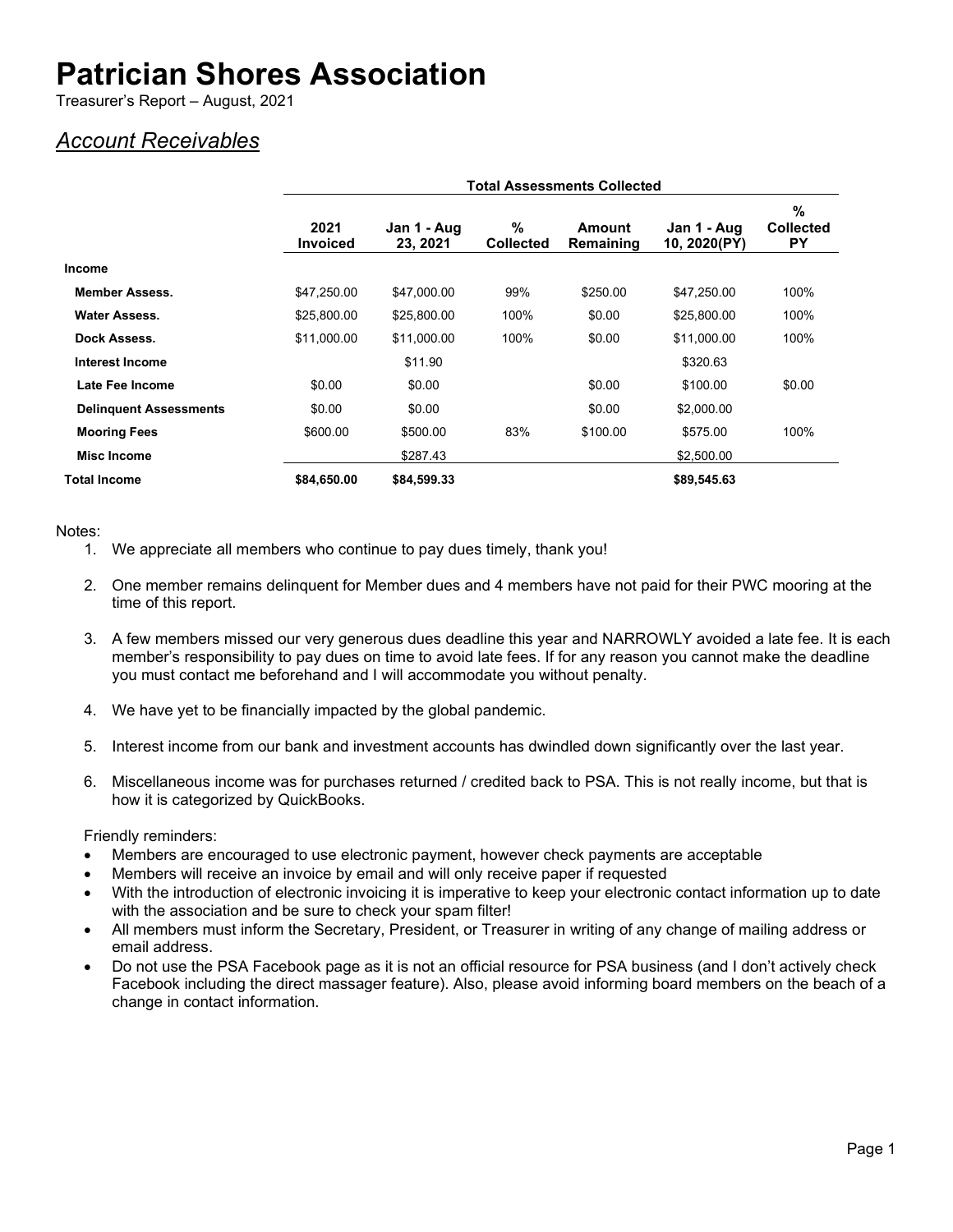Treasurer's Report – August, 2021

### <span id="page-2-0"></span>*Highlighted Expenses*

To maintain a succinct financial report this section is highlighting only key expenses since our previous meeting and an update to previously approved budgets. Please see the P&L statement at the end of this report for a full expense summary.

#### 1. Water System

| <b>Date</b> | <b>Name</b>        | <b>Memo/Description</b>                                                | Amount     | Total       |
|-------------|--------------------|------------------------------------------------------------------------|------------|-------------|
| 12/08/2020  | <b>LRW</b>         | Well Pump Repair                                                       | \$6,350.00 |             |
| 03/15/2021  | <b>LRW</b>         | Replacement of UV Lamps                                                | \$855.34   | \$7,205.34  |
| 04/14/2021  | <b>LRW</b>         | Repair of the UV system                                                | \$1,892.00 | \$9,952.68  |
| 07/25/2021  | <b>LRW</b>         | Repair meters & U flow screens in<br>pump house.                       | \$1259.20  | \$11,211.88 |
| 08/05/2021  | <b>Fisher Labs</b> | Liquid Leak Detector with Big Foot<br>Microphone and Hydrophonic Probe | \$2,721.80 | \$13,933.68 |
| 08/05/2021  | Enviro services    | <b>Water Level Meter</b>                                               | \$885.02   | \$14,818.70 |

Note – expenses for the leak repair at the top of Marinello Rd and replacing of several valves were not available at the time of this report.

### 2. Dock Electrical Repair

| <b>Date</b> | Name                  | <b>Memo/Description</b>      | Amount     | <b>Total</b> |
|-------------|-----------------------|------------------------------|------------|--------------|
| 1/03/2021   | Baudanza Electric Co. | Replacement of dock electric | \$1.197.28 |              |

#### 3. Rec Hall Floor refinish

| <b>Date</b> | Name         | <b>Memo/Description</b>  | Amount     | Total |
|-------------|--------------|--------------------------|------------|-------|
| 09/11/2020  | Mr. Sandless | Rec. Hall Floor refinish | \$5,000.00 |       |

#### 4. Road Signs for Emergency Vehicles

| <b>Date</b> | <b>Name</b>    | <b>Memo/Description</b>                            | Amount     | Total |
|-------------|----------------|----------------------------------------------------|------------|-------|
| 11/20/20    | Paquette Signs | Multiple community signs for<br>emergency vehicles | \$1,308.74 |       |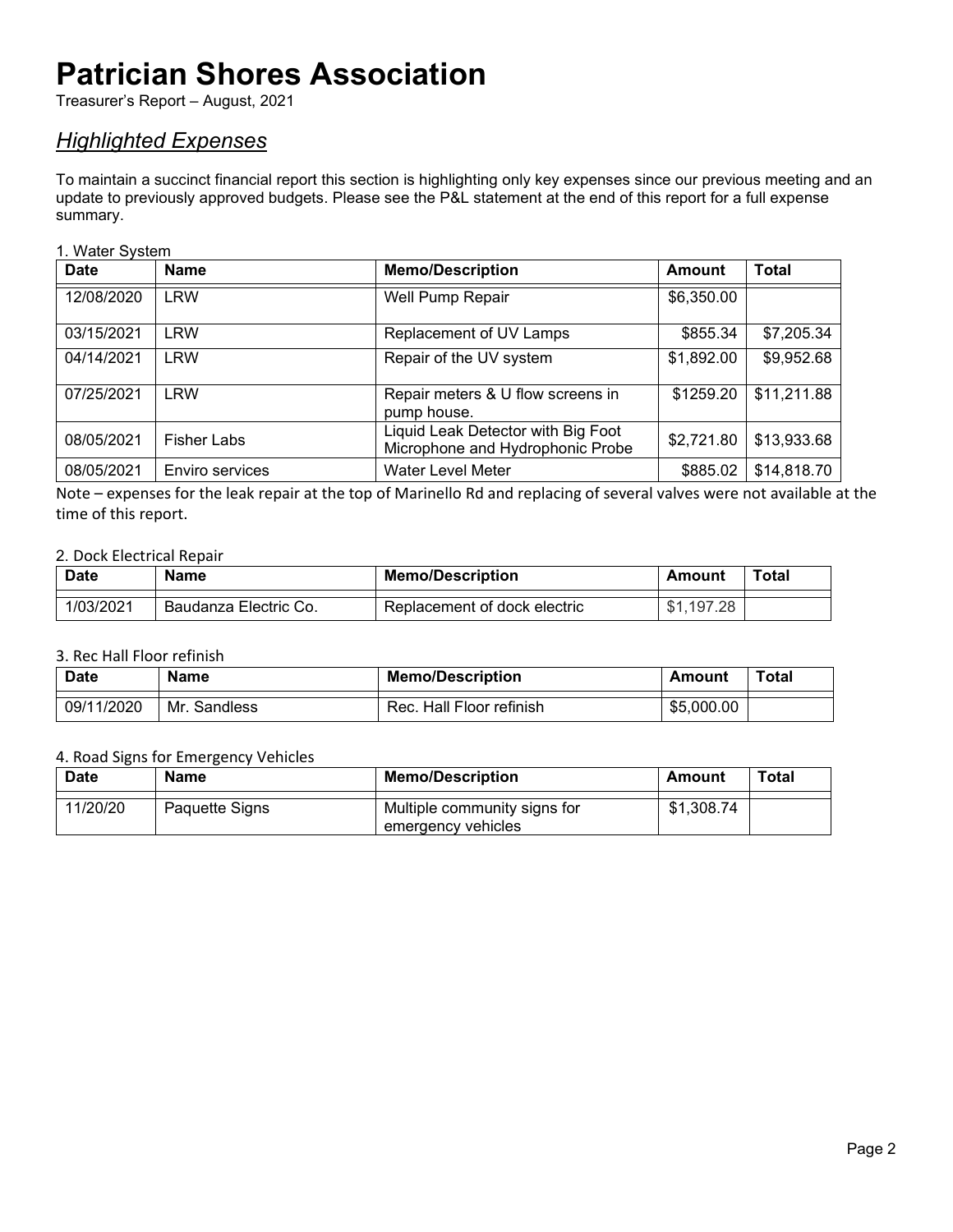Treasurer's Report – August, 2021

### <span id="page-3-0"></span>*Account Balances & Financial Performance*

| <b>Account</b>                       | 2021 Balance @ 8/23 | 2020 Balance @ 8/10 | $\%$<br>Change |
|--------------------------------------|---------------------|---------------------|----------------|
| <b>General Fund Checking</b>         | \$94,581.70         | \$74,890.33         | 26.3%          |
| <b>Fidelity General Capital Fund</b> | \$52,436.17         | \$52,430.90         | $0.0\%$        |
|                                      | \$147,017.87        | \$127,321.23        | 15.5%          |
|                                      | \$29,399.63         | \$34,804.45         |                |
| <b>Water Fund Checking</b>           |                     |                     | $-15.5\%$      |
| <b>Fidelity Water Capital Fund</b>   | \$22,120.10         | \$22,117.88         | $0.0\%$        |
|                                      | \$51,519.73         | \$56,922.33         | $-9.5%$        |
|                                      |                     |                     |                |
| <b>Dock Checking</b>                 | \$11,591.88         | \$21,723.91         | -46.6%         |
| <b>Fidelity Dock Capital Fund</b>    | \$5,119.84          | \$5,119.36          | $0.0\%$        |
|                                      | \$16,711.72         | \$26,843.27         | -37.7%         |
| <b>PWC Checking</b>                  | \$6,602.85          | \$5,826.98          | 13.3%          |

#### Notes:

- 1. The General Fund Checking account balances remain stable as expenses have been in line with expectations and approved spending. Balances have improved due to allocation of expenses across all funds and are sufficient for the foreseeable expenses in FY22 as well as proposed capital improvements.
- 2. The Water Fund Checking has decreased for two reasons: increased required maintenance costs including new state mandated water testing and allocation of expenses which has completed early this year. Capital account balances have stayed flat due to very low interest rates. Given this reduction and the need for further system investments the board has agreed to increase dues and because there is a need to grow capital reserves to support long term capital improvements.
- 3. Dock Checking and Capital Funds are stable now after the planned dock improvements project. The balances are still lower than desired and have reduced due to allocation of expenses which has completed early this year. It is highly recommend to consider and increase in annual fees for FY23 in order to return to capital savings with a target to save up to the estimated replacement value of the docking system.
- 4. The PWC checking account balance remains stable and sufficient unless additional planned expenditures are approved.
- 5. The board's long-range goal is to continue to improve our community assets while maintaining fiscal responsibility and build reserves for future unexpected expenditures or planned capital improvements.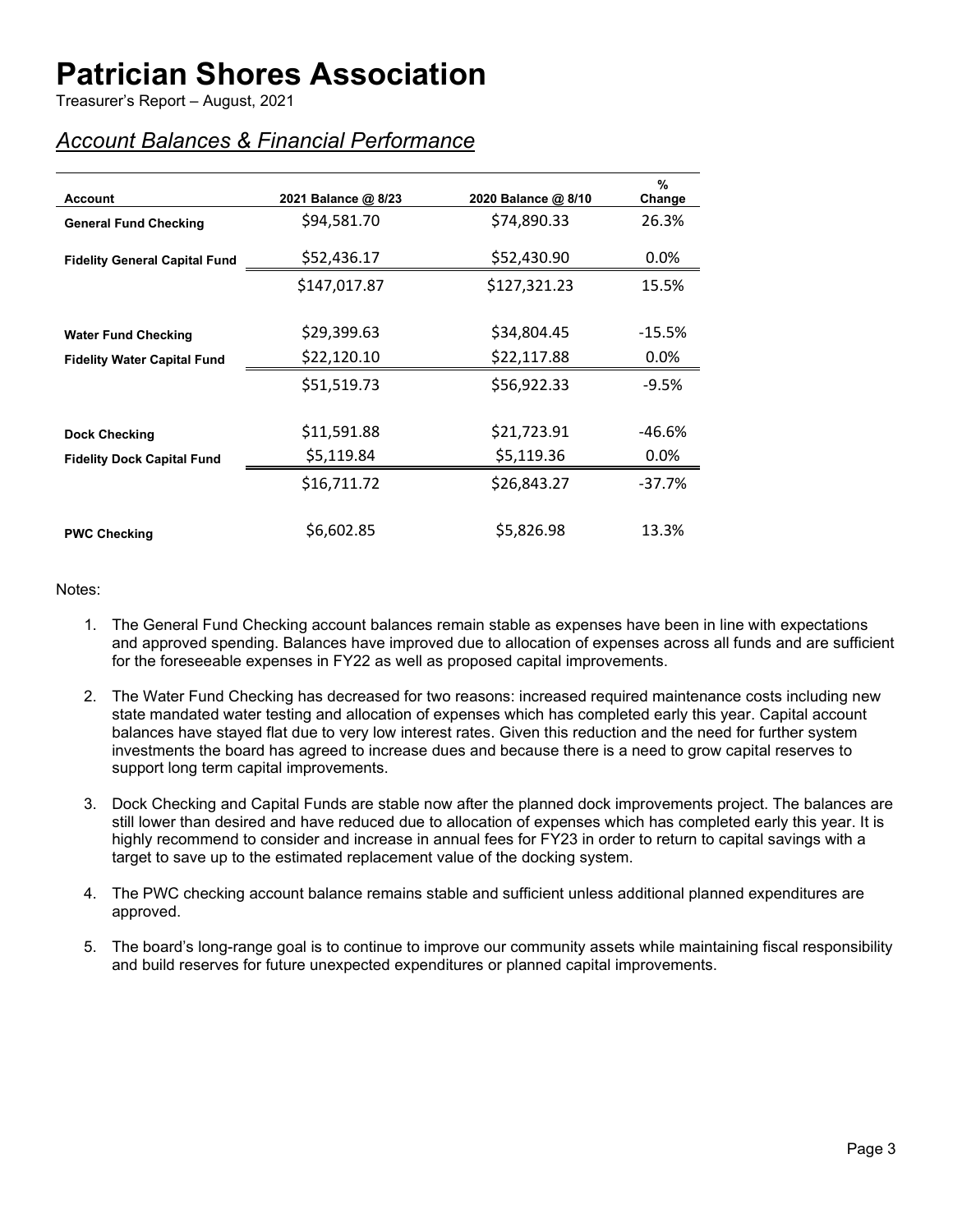Treasurer's Report – August, 2021

### <span id="page-4-0"></span>*2022 Assessment Levels*

| <b>Assessment</b>         | 2021 Amount |
|---------------------------|-------------|
| <b>Member Developed</b>   | \$500       |
| <b>Member Undeveloped</b> | \$250       |
| Water                     | \$400       |
| Dock                      | \$250       |
|                           |             |
| Delinquency Fee           | \$100       |
| <b>Boat Mooring Fee</b>   | \$200       |
| PWC Mooring Fee           | \$25        |
|                           |             |

Association assessments have not increased in the past 10 years, however due to increasing expenditures and an increasing need to grow capital reserves the decision was to increase the Water fee in 2022.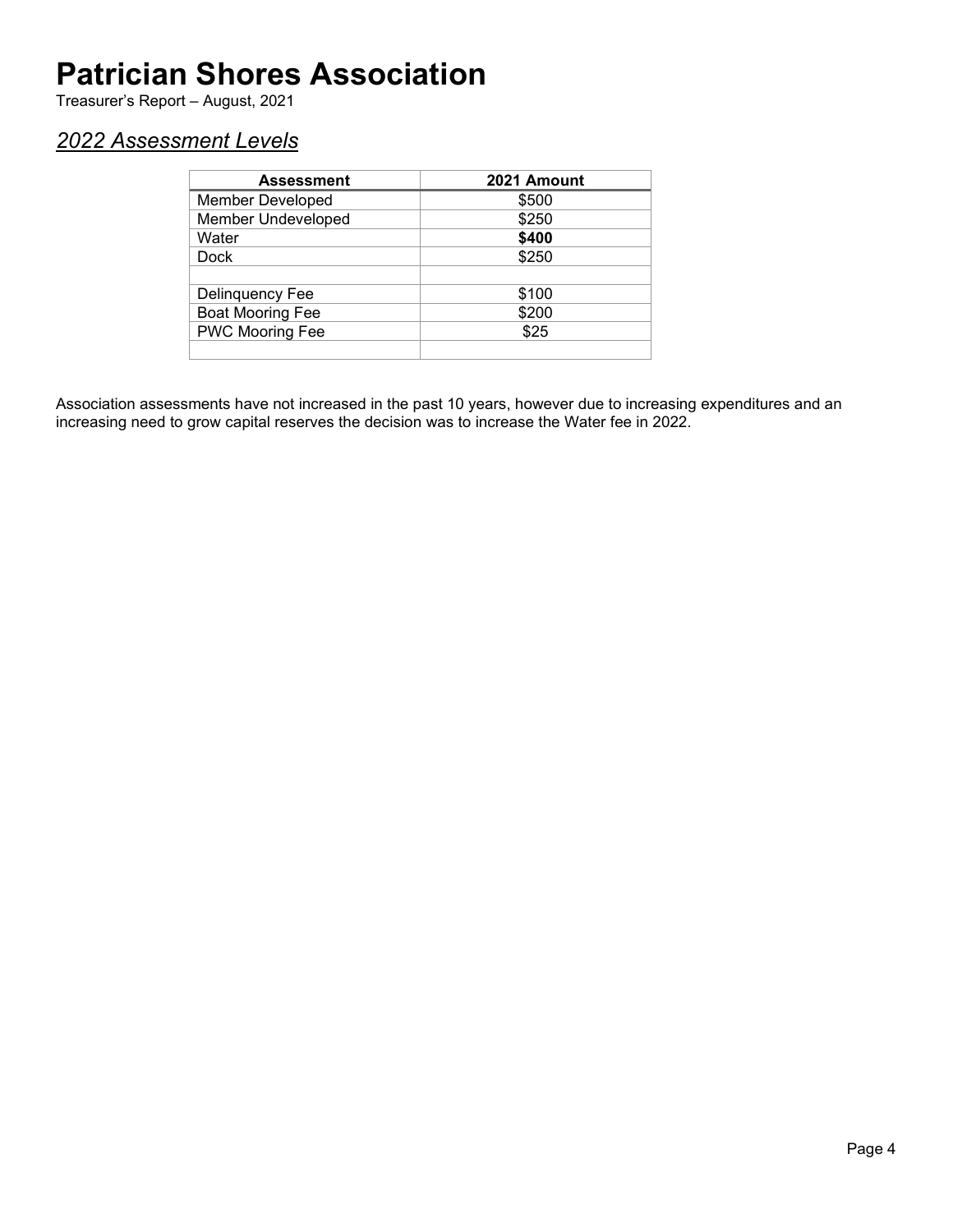Treasurer's Report – August, 2021

### <span id="page-5-0"></span>*Charts and Financial Reports*

### *Recent Capital Improvements Timeline*

An illustration of major capital improvements over recent years demonstrating a commitment to improving PSA's major assets.

#### *Profit & Loss Summary*

A Profit & Loss report shows the money earned (income) and money spent (expenses). This is a year to date report. The previous year's report was provided in May.

#### *Revenues and Expenses by Category Charts*

These two charts illustrate the major categories of the sources of our revenue and expense categories.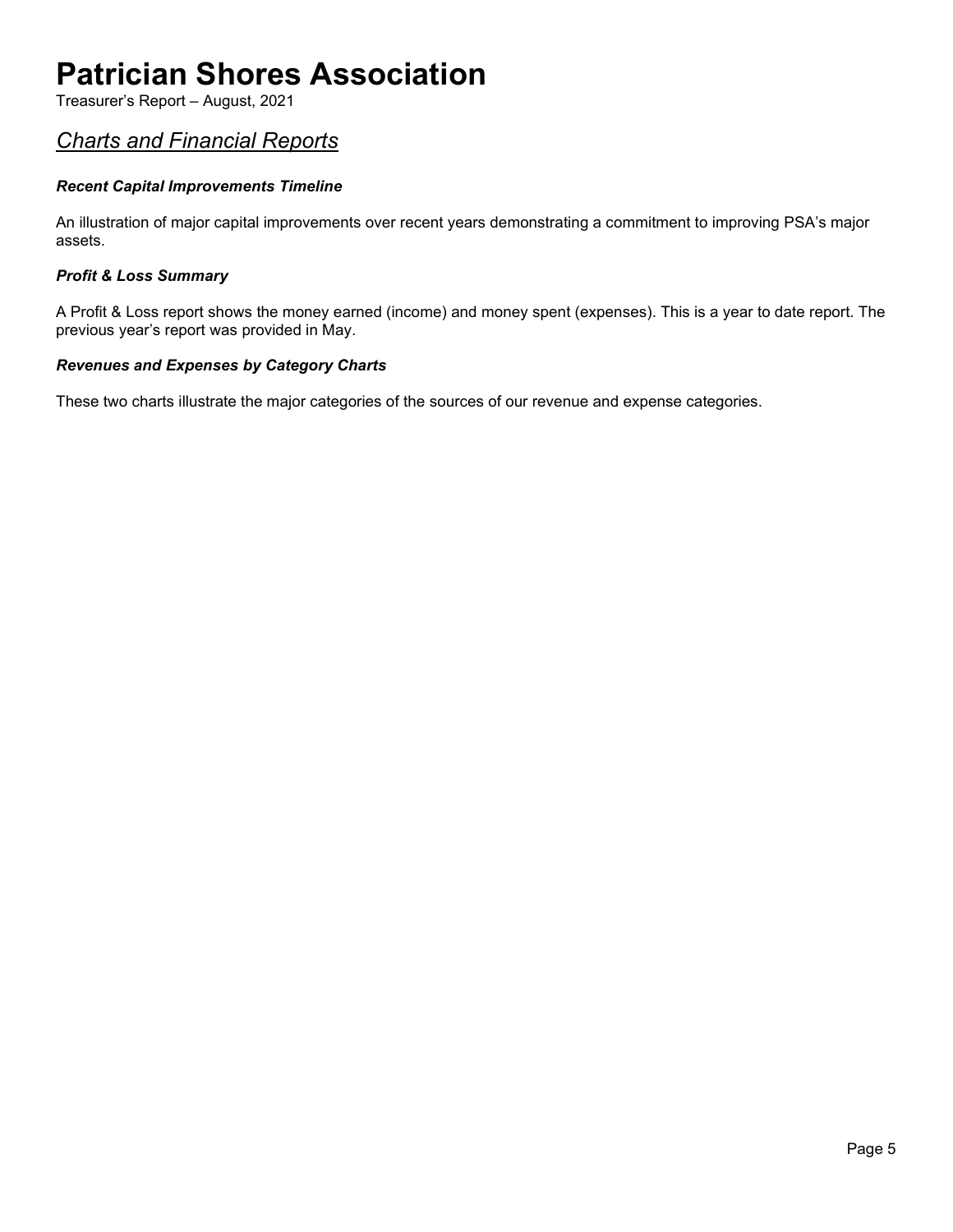Treasurer's Report – August, 2021

### <span id="page-6-0"></span>**Recent Capital Improvements**



<span id="page-6-1"></span>Resurfaced Hall Floor \$5k

### **PSA 2021 Year to Date Profit and Loss Report**

|                                      | <b>Total</b>    |
|--------------------------------------|-----------------|
| <b>Income</b>                        |                 |
| Dock Assess.                         | 11,000.00       |
| <b>Interest Income</b>               | 11.90           |
| <b>Member Assess.</b>                | 47,000.03       |
| <b>Miscellaneous Income</b>          | 287.43          |
| <b>Mooring Fees</b>                  |                 |
| <b>PWC Mooring Fees</b>              | 500.00          |
| <b>Total Mooring Fees</b>            | \$<br>500.00    |
| <b>Unapplied Cash Payment Income</b> | 0.00            |
| <b>Water Assess.</b>                 | 25,799.97       |
| <b>Total Income</b>                  | \$<br>84,599.33 |
| <b>Gross Profit</b>                  | \$<br>84,599.33 |
| <b>Expenses</b>                      |                 |
| Gifts                                | 1,124.11        |
| Insurance, Bus                       | 1,075.00        |
| Maint. & Rep.                        |                 |
| <b>Beach</b>                         | 7,072.56        |
| <b>Dock</b>                          | 2,373.66        |
| Landscaping                          | 8,190.95        |
| <b>Moorings</b>                      | 1,115.00        |
| Rec. Hall                            | 286.93          |
| Water                                | 11,450.65       |
| <b>State Tests</b>                   | 939.00          |
| <b>Total Water</b>                   | \$<br>12,389.65 |
| <b>Total Maint. &amp; Rep.</b>       | \$<br>31,428.75 |
| <b>Meals &amp; Entertn</b>           | 700.00          |
| <b>Office Supplies</b>               | 68.67           |
| Postage-Other                        | 76.00           |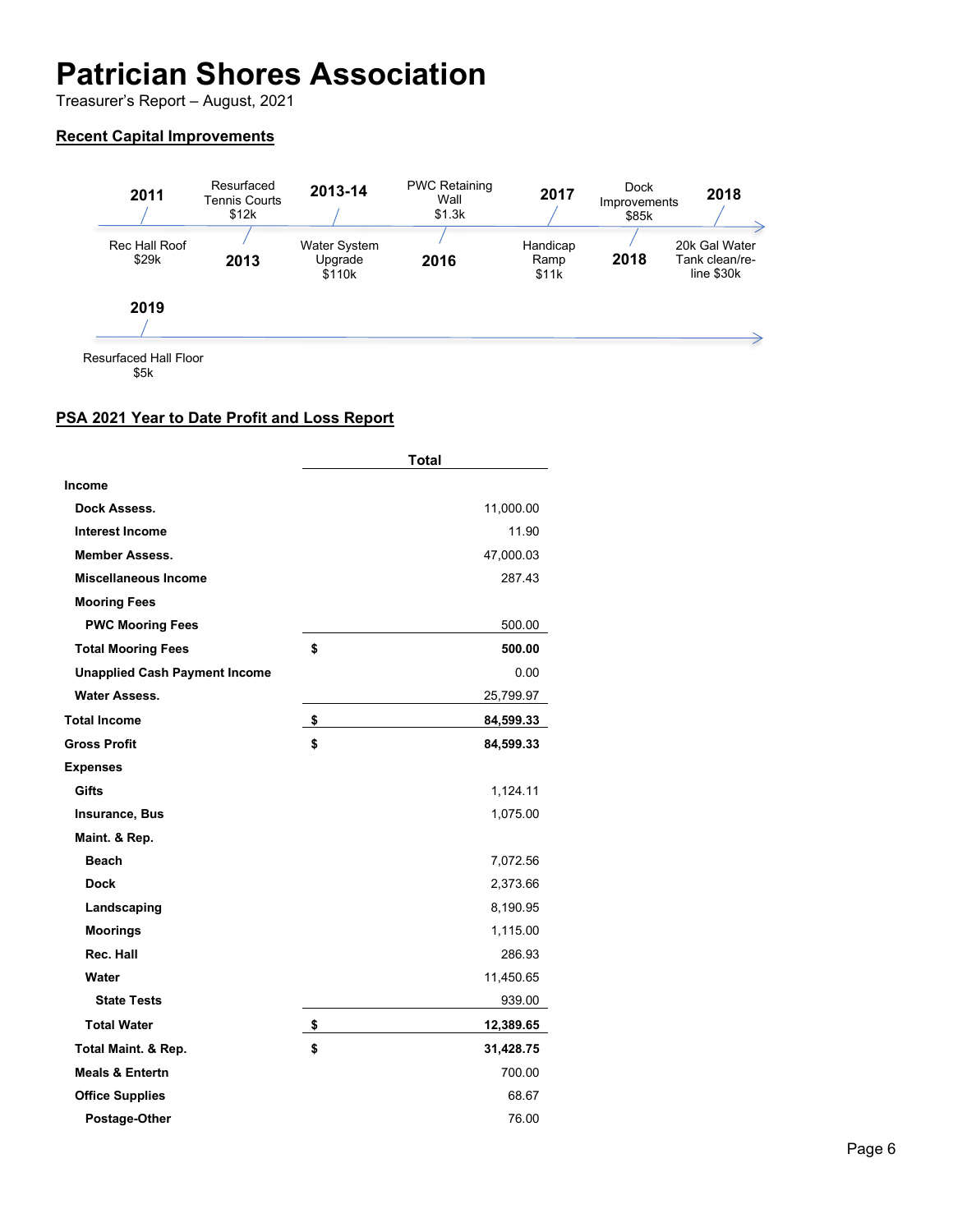Treasurer's Report – August, 2021

| <b>Total Office Supplies</b>    | \$<br>144.67    |
|---------------------------------|-----------------|
| <b>QuickBooks Payments Fees</b> | 202.45          |
| Tax, Business                   |                 |
| Fed                             | 5.32            |
| <b>Total Tax, Business</b>      | \$<br>5.32      |
| <b>Utility</b>                  |                 |
| <b>Electric-Dock</b>            | 921.66          |
| Electric-Hall                   | 343.33          |
| <b>Electric-Water</b>           | 1,494.45        |
| <b>Total Utility</b>            | \$<br>2,759.44  |
| <b>Web Site Expenses</b>        | 345.25          |
| <b>Total Expenses</b>           | \$<br>37,784.99 |
| <b>Net Operating Income</b>     | \$<br>46,814.34 |
| Net Income                      | \$<br>46,814.34 |